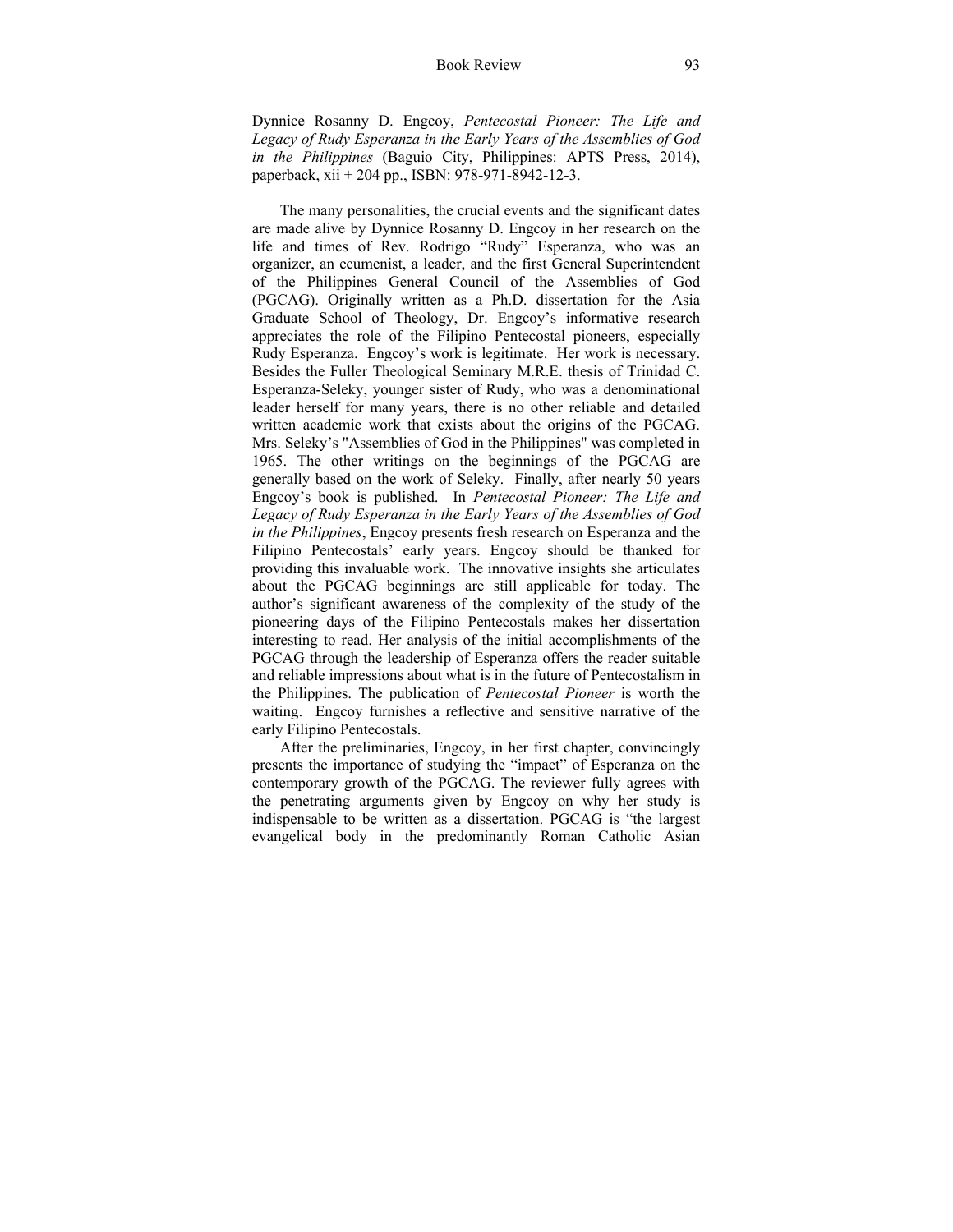Country." (2-3) This contention is true. However, from the beginning pages of her book, she already states that "three major conflicts—the split of the Manila Bethel Temple in 1965, the split of the denomination in 1973, and a further split in 1980—hampered the phenomenal growth of the Assemblies of God." (4, see also 51 and 150-159, cf. 147-150, 167-168, 169-171) In other words, Engcoy is not intending to sanitize the historical data available for her to evaluate. Since *Pentecostal Pioneer* is a Ph.D. dissertation the typical format of the introductory chapter is obvious. The statement of the problem and the research purpose are specifically expressed in terms of appreciating the growth of the PGCAG in connection with the roles of the pioneers. The importance of the investigation as well as the limits and method of the study in terms of the Filipino viewpoint and resources available are clearly mentioned. She also notes her use of oral history and literature research. The field research of the author is also crucial for the success of writing this title. For a reviewer who is well aware of Pentecostalism in the Philippines, he is immediately intellectually engaged in the introductory challenges presented by Engcoy as he begins to read her *Pentecostal Pioneer*.

It is expected in this kind of research for Engcoy to provide the necessary consideration of the circumstances accounting the "Background and Birth of the Assemblies of God USA" in chapter 2, "Background and Birth of PGCAG" in chapter 3 and "Esperanza's Background" in chapter 4. She makes it evident that the Filipinos themselves were the ones who made the Assemblies of God grow in the Philippines and not the American missionaries. The study of the settings where both the Assemblies of God grew due to missionary zeal and Esperanza's development as a leader is not only indispensable in understanding the PGCAG history but also provides a significant perspective on the attitude and the spirituality of the Filipino Esperanza. Although he was a migrant to the United States, his burden for the Filipino people led him to go back to the Philippines to share the Pentecostal experience to his countrymen. Engcoy reports the salient points of the background of Esperanza. Then she uses this reconstructed background of Esperanza to show how he took his job as a Pentecostal leader of the Filipinos. Her narrative is delightful to read, especially Esperanza's story when he was a boy, his academic achievements and his call into the ministry while in the United States. (53-61) Subsequently, the next four chapters are meant to examine Esperanza's involvement among the Pentecostals in the Philippines. Thus, Engcoy clearly itemizes these chapters in terms of Esperanza's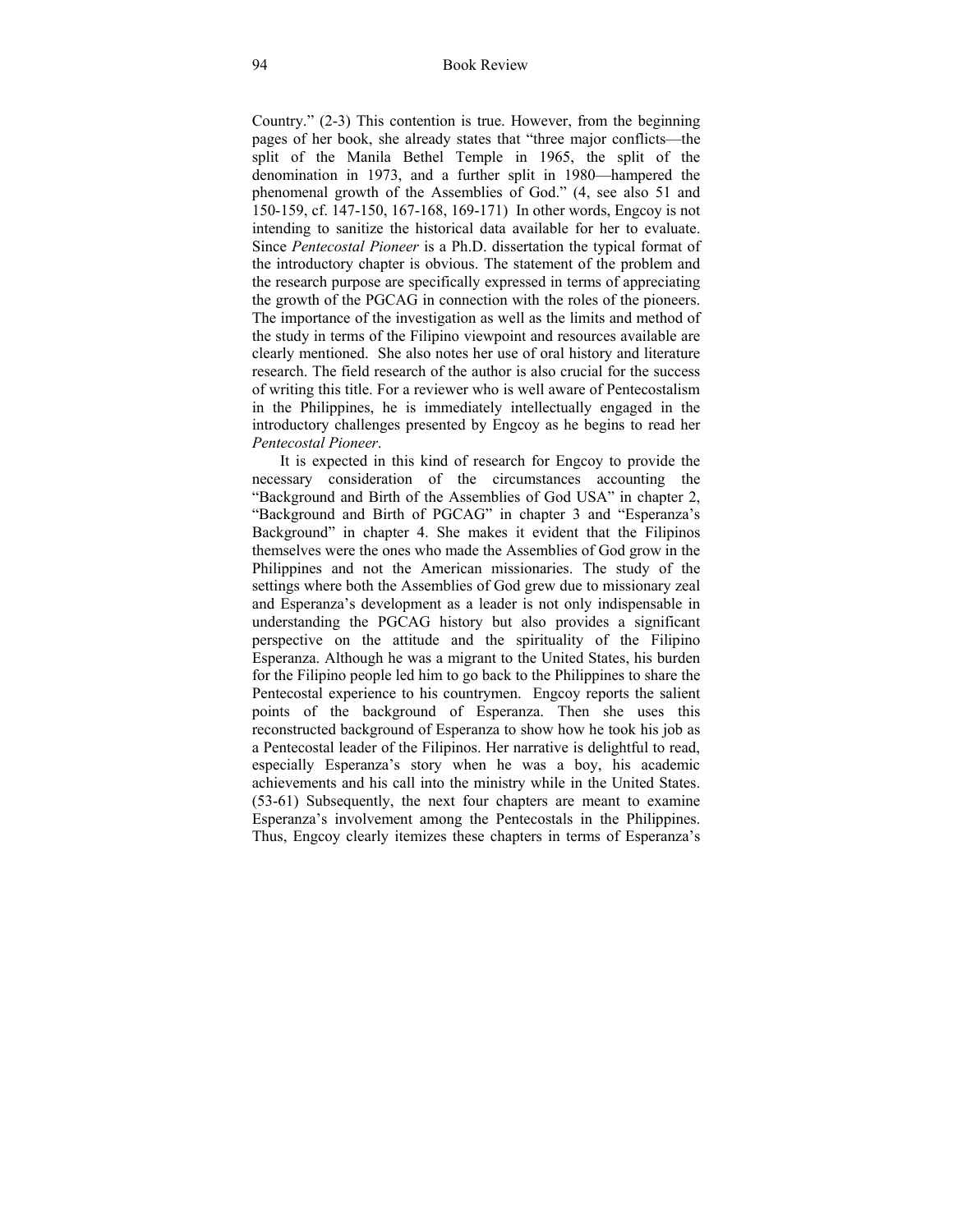## Book Review 95

"Foundational Roles in the PGCAG" in the  $5<sup>th</sup>$  chapter and his work as "District Secretary and General Superintendent" in the  $6<sup>th</sup>$  chapter. Afterwards she depicts his spirituality in "Personal Leadership Qualities" in the  $7<sup>th</sup>$  chapter and his attitude as a "Visionary Leader" in the  $8<sup>th</sup>$  chapter. Finally, in the second to the last chapter, "Assessment" of Esperanza's Leadership Role and Influence," she comes up with Esperanza's evaluation within the context of his time. The last chapter is a reflection of a doctoral dissertation formality of giving "Conclusions and Recommendations." It should also be noted that the endnotes and bibliography are not only extensive but also balanced, helpful and an encouragement indeed for the reader to do further readings.

At this point it is essential to recognize the strength of Engcoy's work as a whole. Her employment of the oral history from interviews of reliable and helpful people is a forte. At the same time, her utilization of the written sources from the United States and the Philippines is not only what is expected but also harmonizes the oral history that she presents in a very lively Pentecostal context. Through the wise and strategic use of oral and written information available for her, Engcoy is able to historically describe her answer to the statement of the problem on why PGCAG has grown so much in the midst of denominational problems. Esperanza and his leadership style worked well. Likewise, the purpose of the dissertation is successfully articulated in showing that besides the training schools and the published literature, the company of spiritual trailblazers, men with visions, such as Esperanza made the Filipino Pentecostals grow exponentially by the power of the Holy Spirit. Another major strength is the presentation of the materials. The outline is well organized. The chapters can easily be perceived as divided into 3 parts. Part 1 is seemingly the first four chapters which are basically the background study of Esperanza and his times. The succeeding chapters 5, 6, 7 and 8 are the materials that specifically deal with Esperanza's positive contributions and great impact to the Pentecostals in the Philippines that is comparable to a second part. The remaining chapters, 9 and 10, resemble a part 3, which evaluates issues and concludes views concerning Esperanza's legacy as a leader. In addition, Engcoy's critical insight is appreciated. Based on her data she judiciously reckons that:

. . . speaking in tongues as the initial physical evidence of the baptism in the Holy Spirit was not yet taught among Filipino